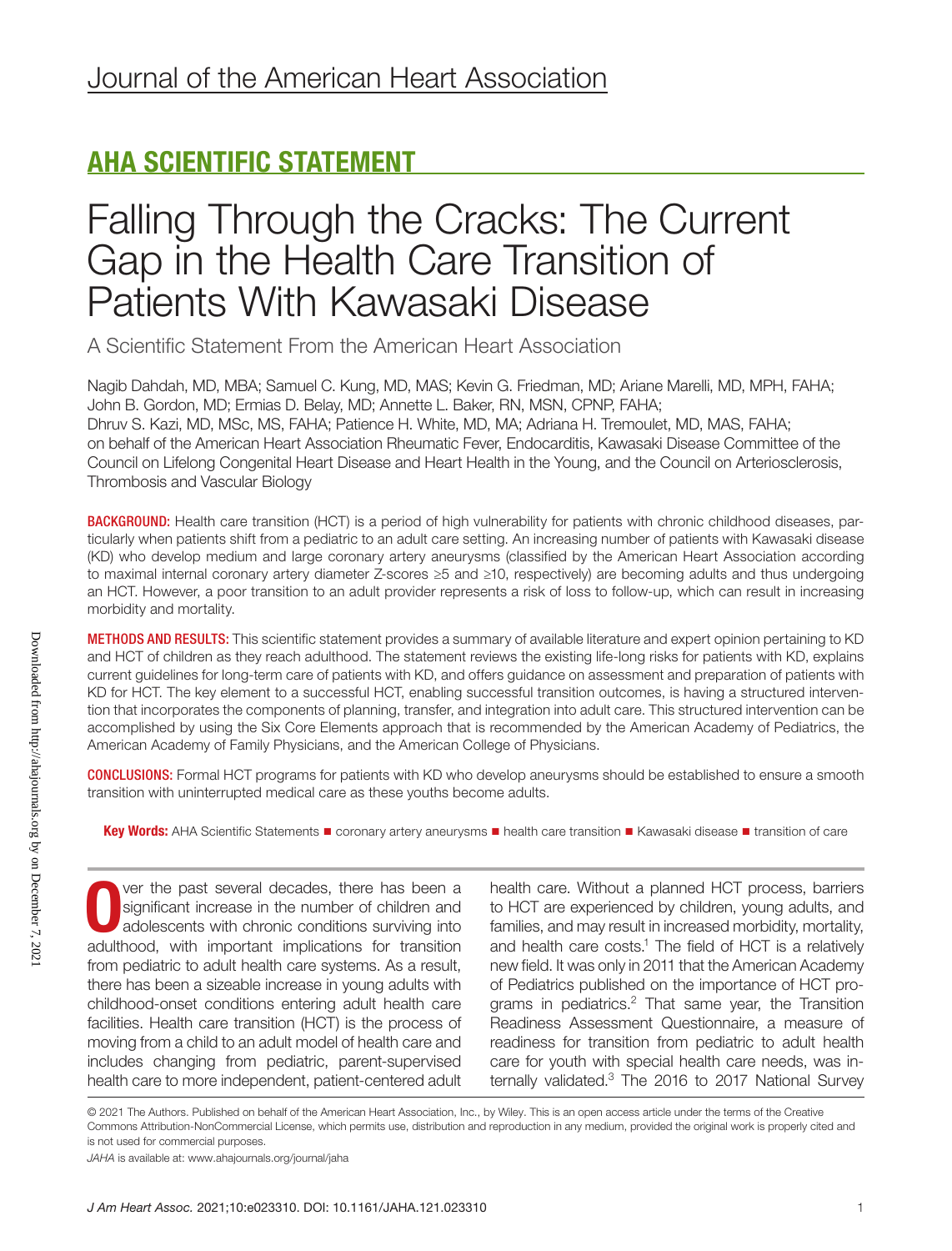### Opening Vignette

While growing up, my understanding of Kawasaki disease (KD) was limited. I was diagnosed with KD when I was 17 months old. As a child, I remember numerous visits to see cardiologists, while as a teenager I underwent stress tests and imaging studies. By then, I had a vague idea of what KD was, but I did not fully realize the potential complications of my coronary artery aneurysms. When it was my time for transition to adult-based care, it was unfortunately not well coordinated. Follow-up visits became more sporadic throughout college and beyond. I equated a lack of symptoms with a clean bill of health, not fully comprehending the thrombotic risks associated with my aneurysms. I did not revisit KD again until several years later in medical school, when I was drawn to work on KD research and learned about anticoagulation therapy. I was fortunate to not have experienced a heart attack, but it is evident that lapses in my health care transition could have ultimately led to disastrous outcomes. My story is a call to improve the transition of care for patients with KD worldwide, lest we fall through the cracks.

—Samuel C. Kung, MD, MAS

of Children's Health reported that only 17% of children with special needs and 14% of children without special needs received transition-planning guidance from health care professionals.4

Young adults with a history of Kawasaki disease (KD), the most common cause of acquired heart disease in children, are faced with similar HCT barriers. A survey in Japan, published in 2018, found that >40% of patients with KD and coronary artery lesion had been lost to follow-up.<sup>5</sup> Given the undeniable risk of life-threatening coronary artery complications following KD, specific emphasis for HCT is even more relevant.6 The key steps to successful HCT in patients with KD and with coronary artery disease, including an emphasis on patient education and self-management skills, are just starting to be recognized.<sup>7</sup> Having a guide to the elements needed in an HCT program for children with coronary artery damage attributable to KD is critical to ensure their safety as they move into adulthood. This document reviews the existing life-long risks and current guidelines for long-term care of patients with KD and offers guidance on assessment and preparation of patients with KD for HCT as well as key elements for a successful HCT program.

### EPIDEMIOLOGY AND LIFE-LONG RISKS FOR PATIENTS WITH KD

The incidence of KD, the most common cause of acquired heart disease in children, is highest in Japan, where by 10 years of age, >1 in 100 children have a

history of KD, with 1 in every 65 boys and 1 in every 82 girls diagnosed with KD.<sup>8,9</sup> In the United States, despite some seasonal variations in KD, incidence rates are 20 to 25 per 100 000 children  $<$ 5 years of age,  $>$ 10 times lower than that in Japan. Despite a lower incidence, it is estimated that 1 in 1600 Americans will have a history of childhood KD by 2030.<sup>10</sup> KD is reported in >60 countries, with increasing incidence in many parts of the world.<sup>11–14</sup> The mortality rate in KD is generally <1%, likely an underestimation given missed cases and that this is not a reportable disease in many parts of the world.13,15 However, some patients experience significant morbidity related to the development of coronary artery aneurysms, defined by the American Heart Association as Z-score (internal diameter adjusted for body surface area) ≥2.5.16 Coronary artery aneurysms are classified by the patient's maximal coronary Z-score as small (Z-score ≥2.5 and <5.0), medium (Z-score  $\geq$ 5.0 and <10), and large or giant (Z-score  $\geq$ 10).<sup>17</sup> About 20% of patients with KD develop transient coronary artery dilatation (Z-score  $\geq$  2 and < 2.5), and up to 5% develop medium or large coronary artery aneurysms.18 In a comparative analysis of coronary artery measurements from American and Japanese patients with KD, nearly 30% of patients in the United States and 44% of patients in Japan met the cut point of a coronary artery Z-score ≥2.5%, and 5% of patients from both countries developed coronary artery aneurysms with a maximum Z-score ≥5.19 Extremes of age (infants and children >8 years), male sex, delayed diagnosis and treatment, and higher markers of inflammation at the time of diagnosis have been associated with increased risk of cardiovascular complications,20–23 specifically coronary artery aneurysms.

Although coronary artery aneurysm regression is reported in 75% of patients, long-term effects in the inflamed arterial wall remain a concern, especially in patients with KD with giant aneurysms that have not regressed. With aneurysmal remodeling or regression, there is the risk that myofibroblast proliferation can result in abnormal vascular reactivity.<sup>24,25</sup> Thrombosis and progressive stenosis of a giant aneurysm can cause ischemic heart conditions, myocardial infarction, and sudden cardiac death in up to 48% of such patients.<sup>16,26</sup>

Additional lines of study suggest that long-term follow-up is necessary for patients with KD and with coronary artery issues. Optical coherence tomography imaging of patients with KD with various degrees of coronary sequelae has shed new light on the vascular damage in these patients. In a series of 33 patients aged 12.0±5.4 years, lesions, such as parietal fibrosis, cellular infiltrates, intimal hyperplasia, or neovascularization, were detected even in some coronary artery segments without previous dilation by echocardiogram. Similar lesions were present in significantly higher proportions in coronary segments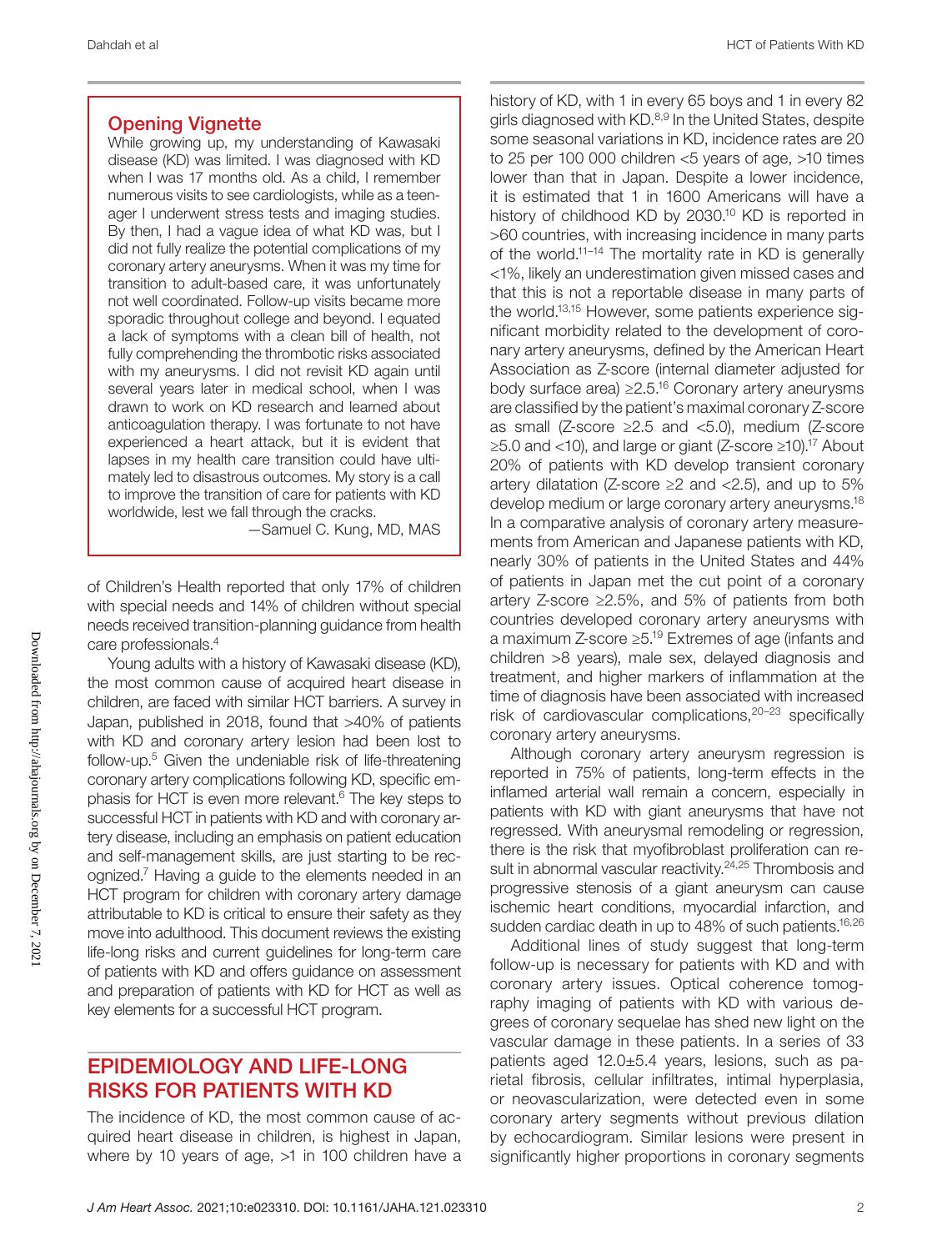with persistent aneurysms, followed by segments with angiographically regressed aneurysms and segments with coronary artery dilatation but no previous evidence of aneurysms.27 A recent review of mid-term complications after acute KD in patients with documented coronary artery aneurysms was completed by the International KD Registry.28 In this cohort of 1651 patients with KD, patients with coronary artery aneurysms with Z-scores <10 were primarily risk free, with only 1 patient with an aneurysm Z-score of 8.5 showing chronic cardiac ischemia, resulting in heart failure and death. The risk of luminal narrowing and coronary artery thrombosis in this cohort was otherwise restricted to patients with large or giant aneurysms (Z-score ≥10). The strongest predictor of cardiac risk continues to be the extent of damage to the coronary arteries. The persistence of large coronary artery aneurysms has a high risk of complications, which does not totally exclude those with remodeled aneurysms.6,29 Beyond the coronary complications, myocarditis is seen in the acute phase of KD, with myocardial function generally thought to be normal beyond the acute phase in patients who do not develop ischemic heart disease.30 Nevertheless, increased left ventricle volume, decreased strain, altered diastolic parameters up to 12 months after onset of KD, and increased myocardial collagen distribution and content irrespective of the presence or the absence of coronary aneurysms suggest a possible long-term effect on myocardial structure and function.<sup>31</sup>

### CURRENT AMERICAN HEART ASSOCIATION KD LONG-TERM **GUIDELINES**

According to the 2017 American Heart Association KD guidelines, patients with KD with no history of coronary aneurysms do not appear to be at increased risk of cardiac events in adulthood and typically do not require long-term cardiology follow-up.<sup>16,24,32</sup> Patients with KD and with aneurysms, either persistent or those that have been remodeled and have decreased to a normal internal luminal dimension, should have long-term follow-up, with their care transitioned to an adult cardiologist once they reach adulthood, generally between the ages of 18 and 21 years.<sup>16</sup> Most important, patients with documented and persistent moderate or large aneurysms require life-long surveillance with yearly or biyearly assessment.<sup>16</sup> Therefore, there remains a significant number of patients with KD who should have long-term cardiology follow-up into adulthood.

Transition from pediatric to adult care for these patients needs to be a process involving a deliberate and coordinated series to ensure uninterrupted care. Adult patients with KD would benefit from follow-up with an adult cardiologist who understands both coronary artery disease as well as unique issues related to KD.

As KD typically occurs in young children, the 2017 KD guidelines laid out several educational goals that are important to discuss with parents as well as patients with KD starting at approximately age 12 years. These "knowledge goals" include: (1) review of details of their illness, including sustained complications, cardiac sequelae, any cardiac events, and related procedures; (2) the names and rationale for any diagnostic tests performed; (3) precise information on medications that are required; (4) importance and rationale behind restrictions on physical activity if any; and (5) specific symptoms or signs that warrant immediate medical attention. This information must be understood and retained by the patient, who should also understand the importance of uninterrupted life-long cardiology care. Considerations on contraception and pregnancy of female patients warrant clarification. Later on, the small but real risk of the possibility of KD in offspring should be understood. Finally, long-term prognosis and associated health issues should be discussed as well as preventive strategies to achieve healthy lifestyle behaviors.

"Self-management skills" should be made apparent to the young adult with KD at the time of transfer to increase the chance of success in the HCT. Those skills include the ability to contact health care professionals, to schedule and attend appointments and tests, as well as to know when and how to access emergency care or mental health services. Other self-caring goals are more specific, such as creating and using a portable health summary and maintaining health records and adhering to a medication regimen, including requesting prescription refills and being able to communicate independently and effectively with health care professionals.

However, despite these established objectives, there is currently no clear path for HCT in many centers that care for patients with KD. Some centers transition patients with KD to adult cardiologists, others consider adult congenital heart specialists, independently or in conjunction with KD specialists, whereas other centers delay HCT indefinitely.

### HCT PLANNING: THE NEED FOR **READINESS**

In 2018, the American Academy of Pediatrics, the American Academy of Family Physicians, and the American College of Physicians jointly published the "Clinical Report: Supporting the Health Care Transition From Adolescence to Adulthood in the Medical Home."1 This report builds on an earlier 2011 clinical report and represents professional organizations' consensus on practice-based implementation of HCT for all children and youth beginning in early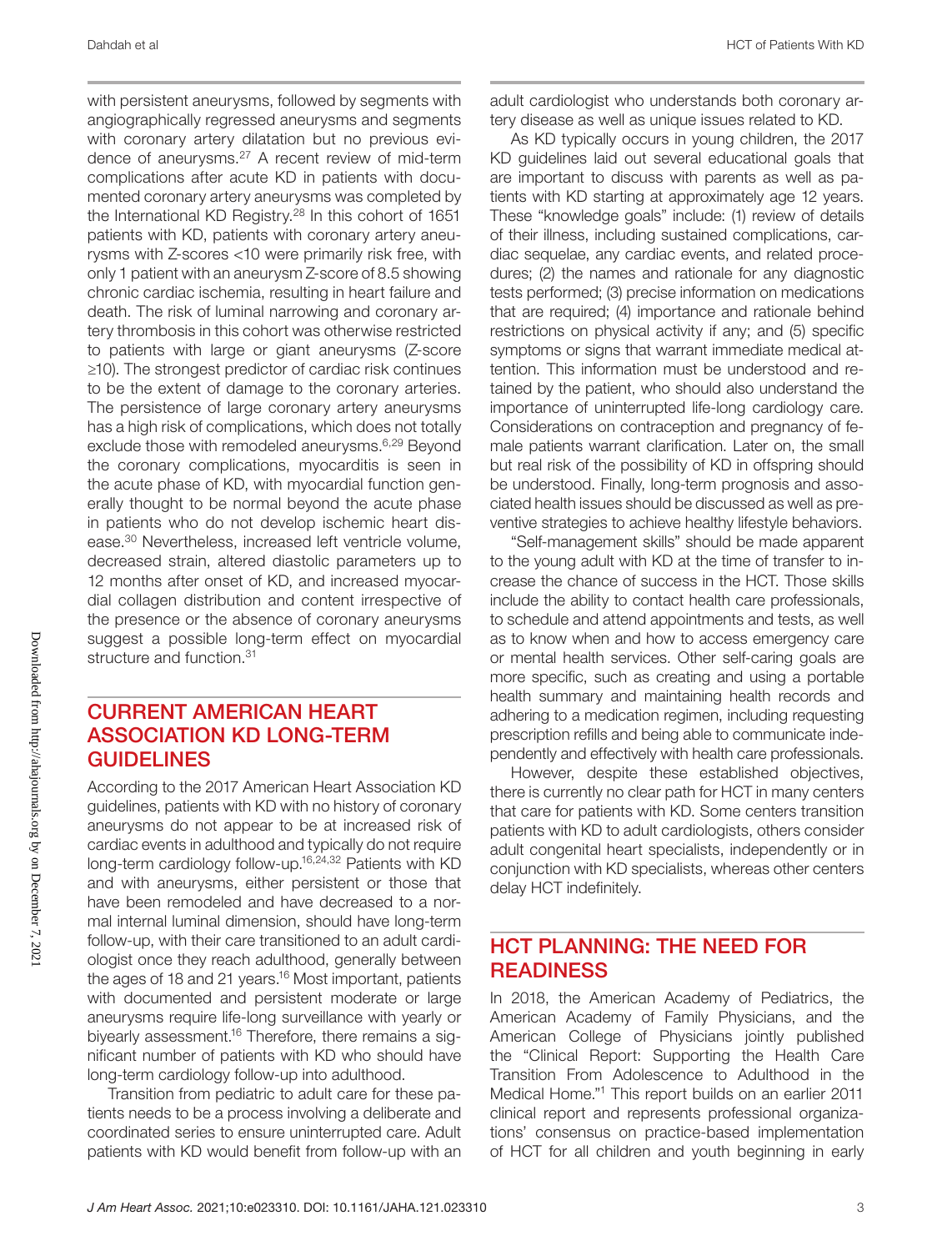adolescence and continuing into young adulthood.2 The American Academy of Pediatrics, the American Academy of Family Physicians, and the American College of Physicians recommend a structured transition that is supported by 2 systematic reviews. 33-35 These systematic reviews show statistically significant positive transition outcomes for youth with special needs in the areas of: (1) population health (adherence to care, self-care skills, quality of life, and self-reported health), (2) experience of care (increased satisfaction and reduction in barriers to care), and (3) utilization (decrease in time between last pediatric and first adult visit, increase in adult ambulatory visits, and decrease in hospital admissions and length of stay) with use of this approach. This evidence-based structured transition incorporates the following components: planning, transfer, and integration into adult care. To accomplish these 3 components of HCT, the 2018 American Academy of Pediatrics, American Academy of Family Physicians, and American College of Physicians clinical report recommends using an approach called the Six Core Elements of HCT (Figure 1). This approach was developed by Got Transition, the federally funded national HCT center, and has been tested in a series of quality improvement learning collaboratives that demonstrated the effectiveness of an organized transition process in pediatric, family medicine, and internal medicine practices. The Six Core Elements (policy, tracking, readiness, planning, transfer of care, and transfer completion), with sample customizable tools and measurement and implementation resources [\(https://www.gottransition.org/six-core-elements/\)](https://www.gottransition.org/six-core-elements/), have been widely used in primary and specialty care systems<sup>36</sup> (Figure 1). This report reiterated that HCT is not just transfer alone but that all 3 components are required and that the HCT process should start early, between the ages of 12 and 14 years.

### PREPARATION OF YOUTH WITH KD FOR HCT: A STARTING POINT

A key starting point for improving transition is preparation of youth with KD as well as parents/caregivers for an adult model of care. This preparation includes the following elements, outlined in the Six Core Elements approach for the pediatric clinician (Figure 1).

The first core element is policy, which includes preparing an office transition guide for families, including discussion of the practice's approach to an adult model of care around privacy and consent. The second core element is tracking, which ensures that a patient is offered a transition readiness/self-care skill assessment conducted periodically. The third core element is transition readiness. The pediatric clinician should have a standardized way of assessing the youth's self-care skills. The fourth core element is planning, which involves creating a transition plan jointly developed with youth and families that includes preparing for decision-making support, assembling a medical summary and emergency care plan shared with youth and families, identifying an adult cardiologist and primary care clinician, and preparing transfer information for and communication with the new clinician. The fifth core element is transfer of care, which requires engagement<sup>37</sup> during this vulnerable transition time of both the adult clinician and the pediatric subspecialist to help the young adult schedule a follow-up appointment with the adult health care clinician within 3 to 6 months of leaving the pediatric clinician. The sixth core element is transition completion, during which the pediatric clinician confirms that the young adult has



Figure 1. Six Core Elements Approach and Timeline for Youth Transitioning From Pediatric to Adult Health Care. Age is presented in years. Adapted from steps of the Six Core Elements of Health care Transition (HCT). © 2020 Got Transition ([www.](http://www.GotTransition.org) [GotTransition.org\)](http://www.GotTransition.org).36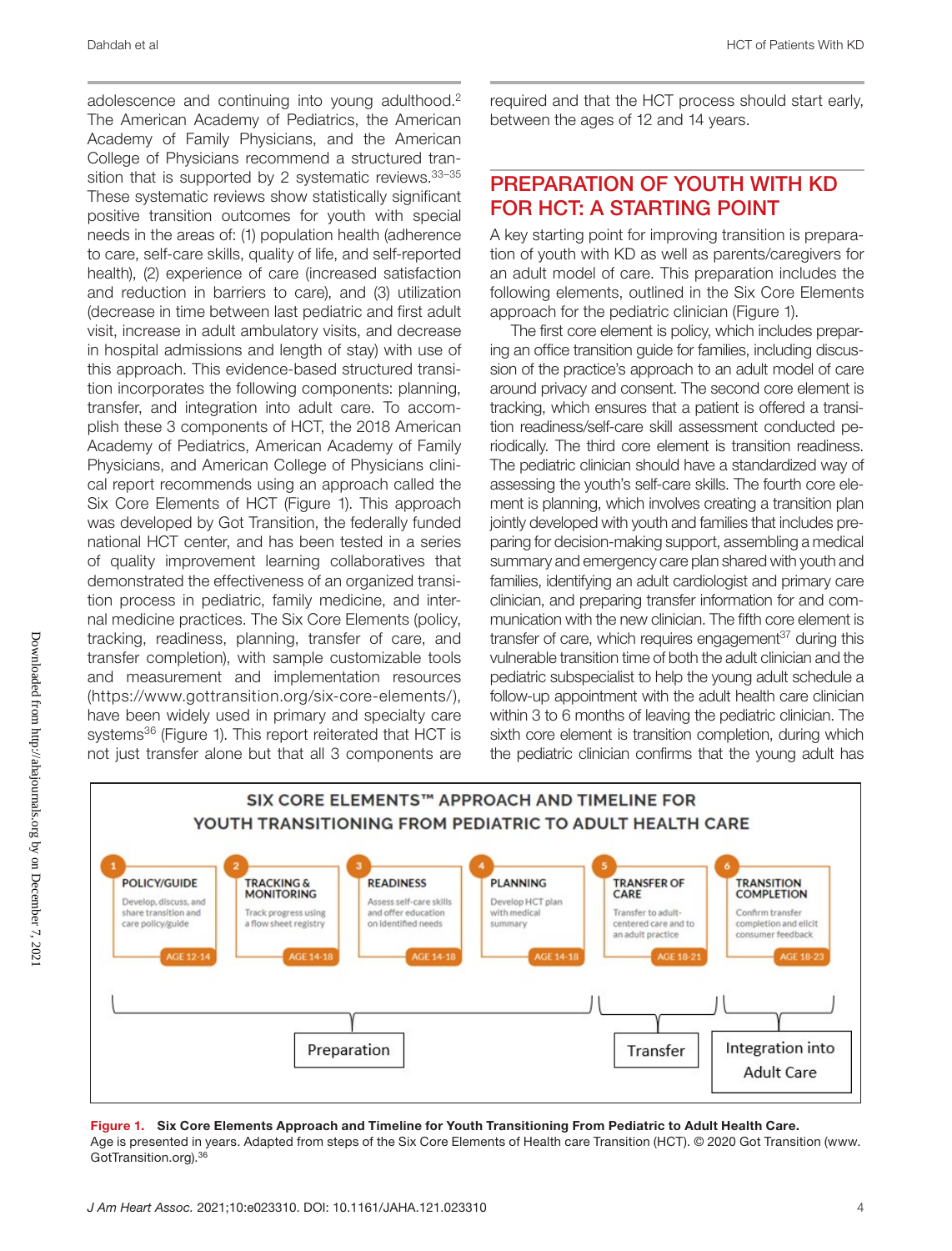been seen by the adult clinician and facilitates obtaining patient feedback about the HCT process.

HCT preparation involving all 6 core elements is a process that evolves over several years and includes working with the adolescent's developmental stages to achieve maturity, education, and self-management. Integrating the age of transition with the required HCT steps and elements results in an uninterrupted, longitudinal process; this process leads to the highest probability of success (Figure 2).<sup>37</sup> Just as there is a Six Core Elements package for pediatric primary care and pediatric cardiologists, there is also a Six Core Elements package for adult primary care and adult cardiologists to assist them in integrating and engaging the young adult with KD into their practice ([https://www.gottransition.](https://www.gottransition.org/six-core-elements/integrating-young-adults/) [org/six-core-elements/integrating-young-adults/](https://www.gottransition.org/six-core-elements/integrating-young-adults/)).36

### TRANSITION READINESS OF THE PATIENT WITH KD FOR HCT

One of these preparation elements involves conducting a readiness or self-care skill assessment to evaluate the young adults' understanding about their own health and how to navigate adult health care. There are several readiness assessment tools available, but none to

date has been externally validated in any disease, including KD.38–45 This means that a high score on any of the readiness assessments does not necessarily predict a successful outcome. Use of a readiness/self-care assessment tool is primarily to start the conversation on what the young adult can do to better prepare for an adult approach to care and to an adult health care system. One aspect of transition readiness is to understand the youth's and families' perception of transition and their willingness to engage in the transition process.

Got Transition's readiness assessment tool assesses the youth's overall approach to HCT by asking 2 motivational interviewing questions: (1) How important is it to you to transition to an adult provider or to manage your own health care? (2) How confident are you in transitioning to an adult clinician or managing your own health care? These questions have a scale answer from 1 to 10, where 0 is not important or confident and 10 is very important or confident.<sup>46</sup> These 2 questions can assist the clinician gauge where the youth is in his or her overall readiness, letting the clinician know if the youth does not feel transition is important and whether the individual is confident in his or her ability to move forward. To further explore the importance or confidence of transitioning, more probing questions can be asked (Table 1).<sup>47</sup> Many adult and pediatric specialty clinicians in collaboration



#### Figure 2. Suggested timeline for transition and transfer of care.

Age is presented in years. Reprinted with permission from Mackie et al. © 2019 Canadian Cardiovascular Society.<sup>37</sup>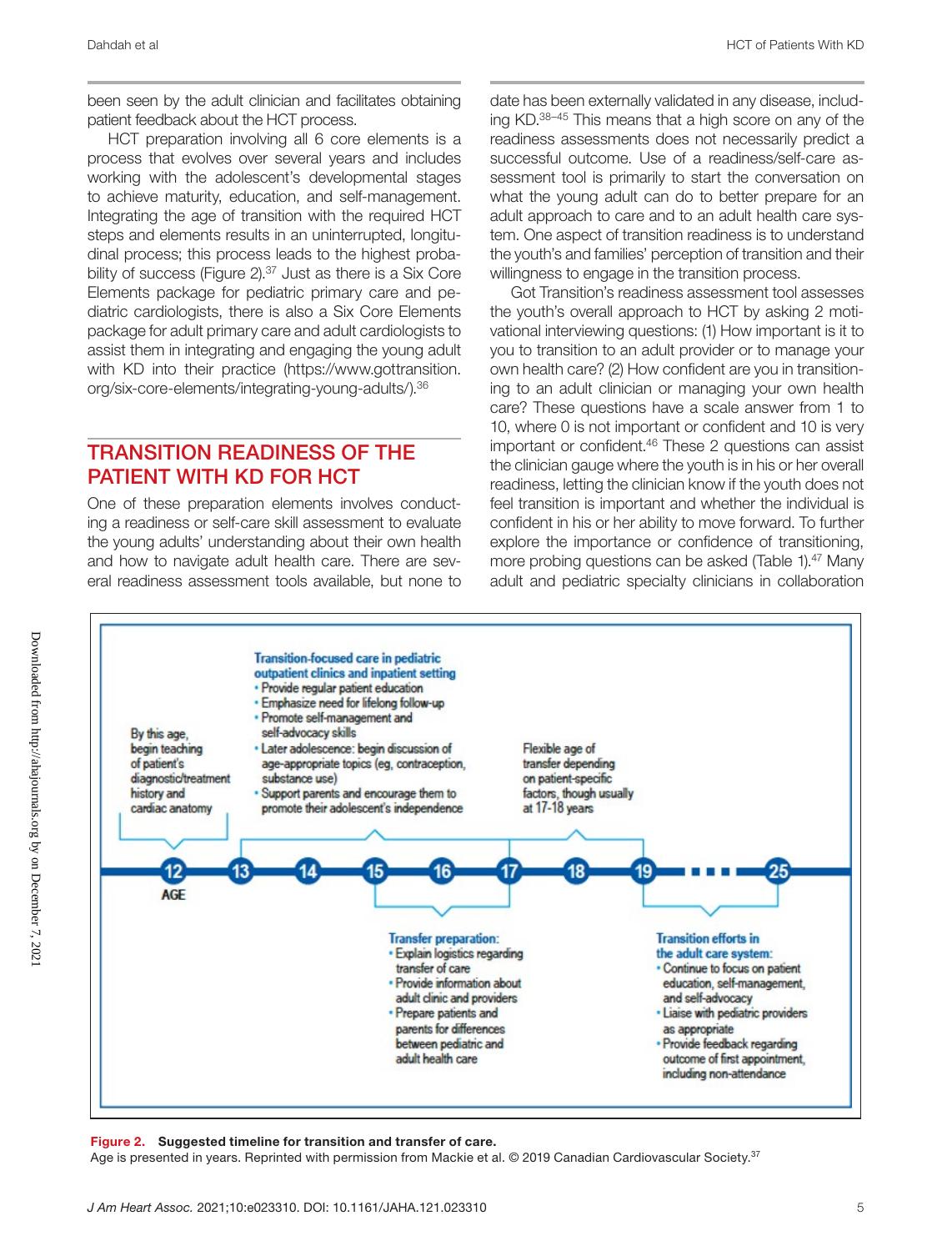with patient representatives and pediatric and adult stakeholders have customized the transition readiness assessment tool and other tools from the Six Core Elements for particular diseases. Such examples include the American College of Cardiology's congenital heart disease HCT information and the American Heart Association Congenital Heart Defects Committee.<sup>48,49</sup> Similarly, a KD-specific transition readiness assessment tool can be created for patients with KD.

### FINDING THE RIGHT ACCEPTING PHYSICIAN

HCT to an adult cardiologist is potentially difficult because of lack of exposure to KD for most adult cardiologists in training and clinical practice. The clinical issues to be managed revolve around the risk for thrombosis and stenosis of the coronary and peripheral vessels. Prevention and management of coronary thrombosis or stenosis associated with coronary aneurysms represents challenges that may differ from those seen with atherosclerotic disease. The use of statins in children with complicated KD is becoming more common but for reasons other than decreasing cholesterol.<sup>50,51</sup> However, the literature on the utility of statins in the adult with complicated KD is lacking. Because coronary pathology following KD differs from that caused by atherosclerosis, the in situ anti-inflammatory effects of statins may be taken into consideration for adult patients with KD and with coronary artery complications.52–54 When complications do arise, percutaneous interventions can be challenging because of a large clot burden (that can obscure vessel size and

#### Table 1. Questions to further explore the importance and confidence in transitioning

Exploring importance

- What would have to happen to make transferring to an adult clinician and managing your own health feel more important to you?
- Why have you given yourself such a high or low score on importance to transferring to an adult clinician?
- What would need to happen for your importance score to move up from x to y?
- What worries you about moving up from x to y?
- What are the good things about preparing for transition to an adult clinician?
- What concerns do you have about transferring to an adult clinician?
- If you were to transfer to an adult clinician, what would it be like?

Exploring confidence

- What would make you more confident about taking charge of your health/transferring to an adult clinician?
- Why have you given yourself such a high or low score on confidence?
- How could you feel more confident about managing your health/ transferring to an adult clinician, so your score goes from x to y?
- How can I help you succeed in taking charge of your own health? • What are some of the practical things you need to do to feel more
- confident in managing your health/transferring to an adult clinician? Do any of them sound achievable?
- Is there anything you can think of that would help you feel more confident?

result in undersized stenting) or dense calcification of lesions (requiring atherectomy before dilatation).<sup>55</sup> Surgical bypass in the setting of a moderate clot burden and good flow can lead to graft failure because of competitive flow in the native vessel. An adult cardiologist cognizant of the natural history of KD coronary aneurysms who can partner with experienced interventional cardiologists or cardiothoracic surgeons would be well suited to manage these more affected patients.

### NEEDS OF THE HCT KD PROGRAM

Although many adult health care centers may only see a handful of adults with KD, developing and adopting standardized practice workflows based on evidence and published guidelines can help ensure that patients with coronary artery damage from KD in childhood receive high-quality care. With a plethora of clinical guideline publications, quality of care delivery has been closely linked to standardized practice based on evidence.1,56 Over the past decade, the focus of quality has begun to shift from standardization to personalization. Delivering proactive, rather than reactive, care in a manner that is personalized and patient centered is emerging as a cornerstone to quality care.<sup>57,58</sup> For patients with KD, where genetics, environment, and behavior converge to determine outcomes, quality of care despite low patient volumes is particularly important.

Quality determinants of HCT programs can be assessed using an adapted Donabedian approach, characterizing structure, process, and outcomes related measures of patients with KD during HCT.59 The structural components of HCT delivery need to reflect the required interdisciplinary expertise (notably, adult and pediatric care providers with on-site interventional cardiac catheterization capabilities as well as the capacity to perform coronary artery bypass grafting by expert surgeons). This combination of expertise can most often be found in tertiary or quaternary care institutions. Process measures of quality require the ability of an adult cardiologist to prevent complications of coronary disease, anticipate the risk of coronary complications with noninvasive and invasive imaging modalities, and treat acute coronary syndromes when they occur. This hybrid expertise is vital for optimizing care delivery for the growing number of pediatric patients with KD reaching adulthood. Ultimately, quality outcomes in HCT means minimizing the care gaps that can lead to avoidable complications and adverse comorbidity related to myocardial dysfunction, including the prevention of the delayed presentation of acute myocardial infarction and sudden cardiac death. Resource allocation for HCT programs for KD, as with other conditions, depends on the critical mass of patients, the institutional priorities, competing demands on the health care system, and the ability to deliver costeffective health management solutions.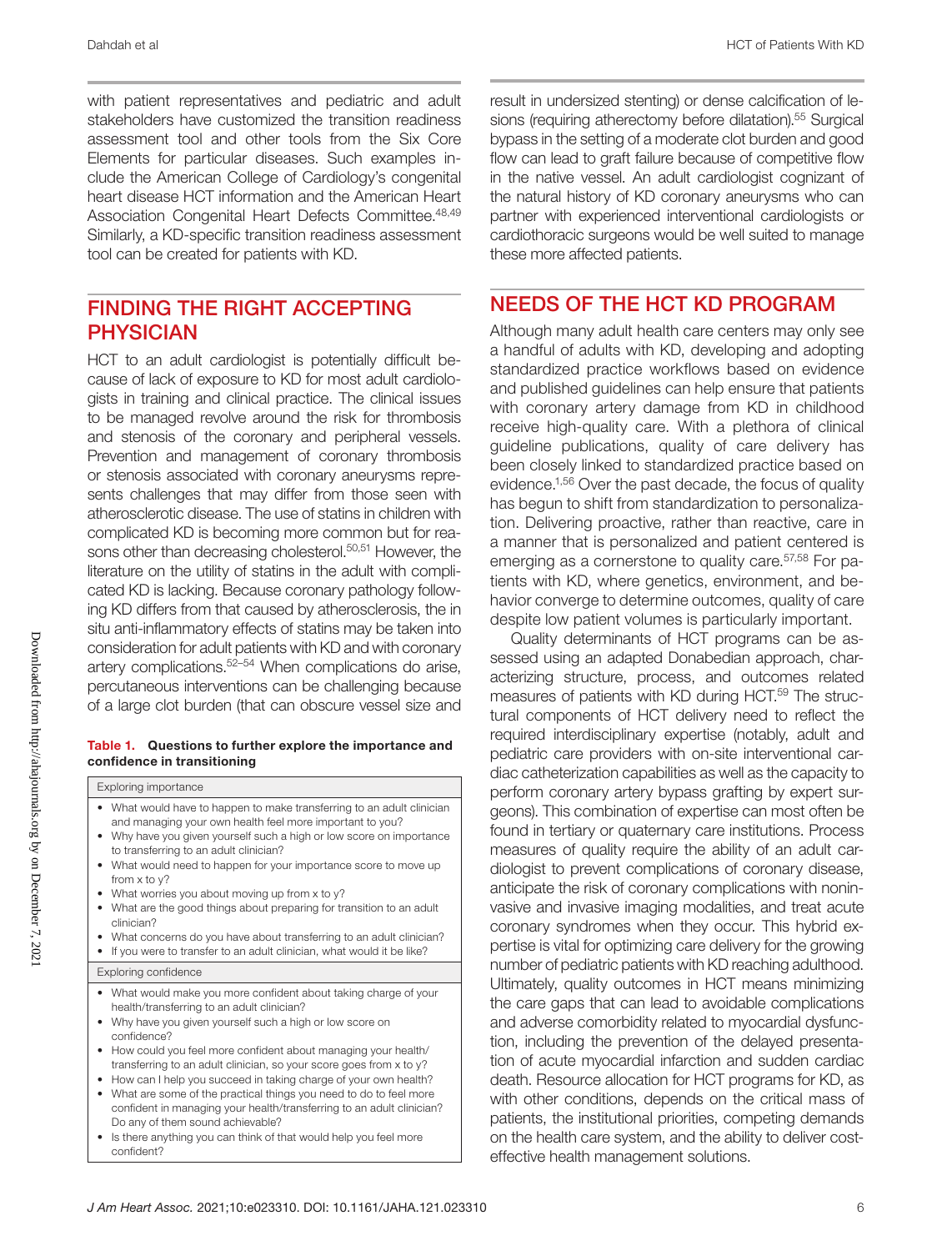### MODELS OF HCT TO DELIVER THE BEST CARE

Like other youth with pediatric conditions that extend across the lifespan, the course of patients with KD and a history of coronary artery aneurysms has long periods of stability variably punctuated by acute but reversible deterioration.<sup>6</sup> In light of the variation in the patterns of disease expression, care delivery needs to be nimble and highly responsive to patients and families as needs wax and wane throughout the longevity that survival permits. In general, HCT programs can be established using one of several models: as part of broader HCT interdisciplinary programs aimed at supporting patients with chronic conditions, as part of a single specialty care program depending on the organ affected, or as dedicated stand-alone structures. There may certainly be barriers encountered to establishing an HCT program given the limitation of resources available in certain settings. In the absence of the ability to create a full interdisciplinary program, an alternative may be to assess a patient's readiness for transfer by evaluating the patient's understanding of the illness, medications, and rationale for certain testing starting at age 12 years, identifying an adult provider in the community who understands the complexities of KD and is willing to follow these patients, and providing that adult provider and patient with KD a medical summary that delineates key clinical issues, including the worst Z score, most recent cardiac imaging, and medications.

### RESEARCH NEEDS

Although much progress has been made in designing and implementing HCTs over the past decade, there are critical gaps in knowledge about their optimal implementation and effectiveness that must be addressed in future studies. Specifically for patients with KD, areas of future study include the following: (1) evaluating the impact of HCTs from pediatric to adult health care; (2) studying transition outcomes in terms of population health (eg, adherence to care and self-care skill development), experience of youth, young adults, families, and clinicians, and use (eg, time between last pediatric and first adult visit, adherence to adult clinician appointments, and decreased emergency department and urgent care use) and cost savings; and



Figure 3. A comprehensive approach for proper transfer of care focuses on preparedness of the patient's team that is referring the patients, the patient with Kawasaki disease (KD), the receiving team, and scientific societies and governing bodies.

ABIM indicates American Board of Internal Medicine; ACC, American College of Cardiology; AHA, American Heart Association; and HCT, health care transition.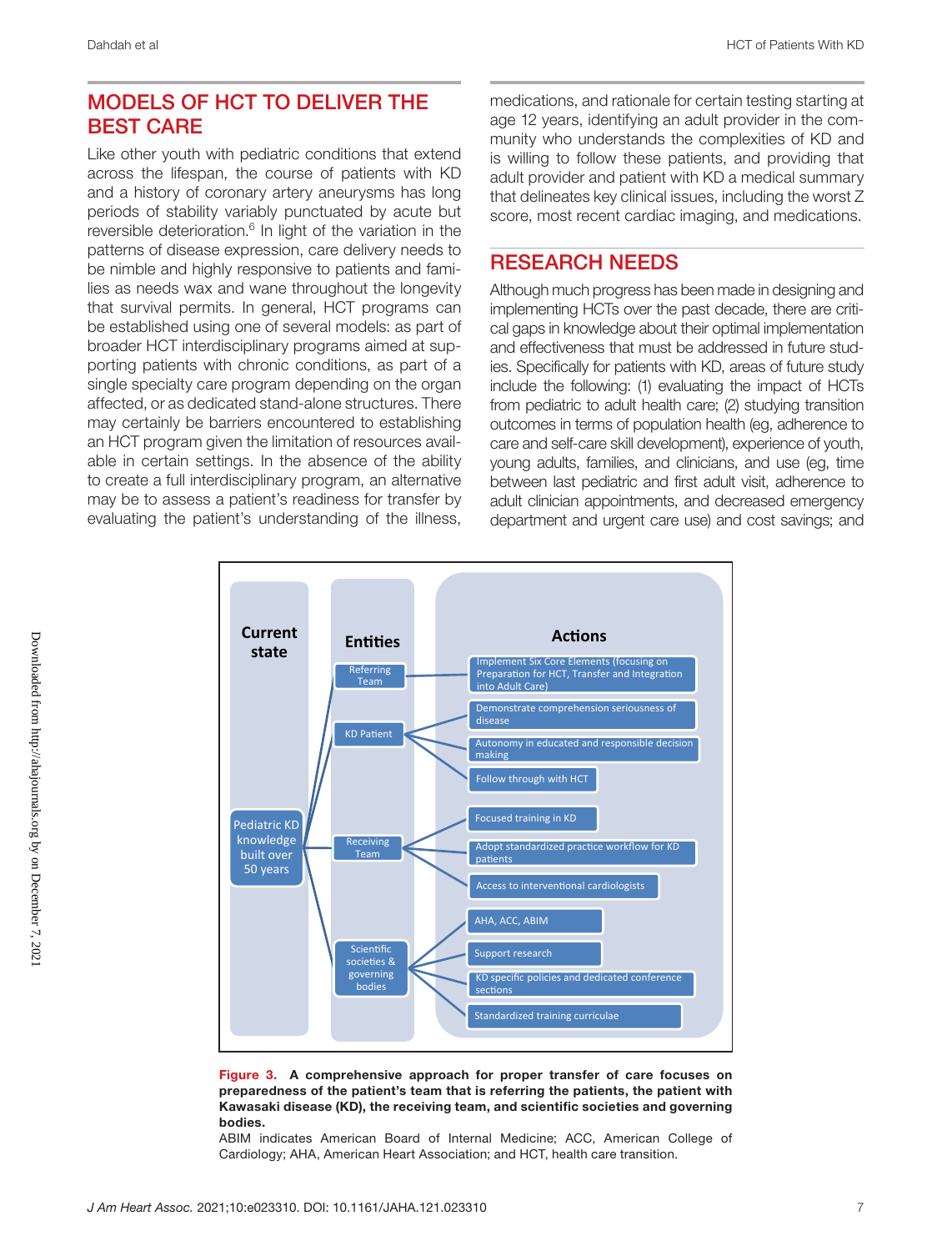(3) conducting surveys of young adults about their experience with transferring and integrating into adult care.

Digital technologies can be incorporated into a variety of disease models to direct patients and families to appropriate resources in a timely manner. Their effectiveness should be the subject of future studies.<sup>60,61</sup> The life-course health development framework was created to shift the emphasis away from disease and toward health, with the knowledge that health is a consequence of genetic, biological, and social determinants, and with the understanding that health development is an adaptive process. $62$  This is particularly relevant to patients with KD who will have largely normal lives, potentially punctuated with episodes of disease attributable to cardiac damage in childhood. Thus, the maintenance of health as an adaptive process that requires an understanding of risk management over long periods of time will lead to a more personalized approach to surveillance recommendations not only during transition of care but across the life course.

### **CONCLUSIONS**

In summary, a successful HCT program for patients with KD is a multipronged approach that focuses on preparedness of the KD patient's team that is referring the patients, the patient with KD, the receiving team, and scientific societies and governing bodies (Figure 3).

### ARTICLE INFORMATION

The American Heart Association makes every effort to avoid any actual or potential conflicts of interest that may arise as a result of an outside relationship or a personal, professional, or business interest of a member of the writing panel. Specifically, all members of the writing group are required to complete and submit a Disclosure Questionnaire, showing all such relationships that might be perceived as real or potential conflicts of interest.

This statement was approved by the American Heart Association Science Advisory and Coordinating Committee on April 16, 2021, and the American Heart Association Executive Committee on May 24, 2021. A copy of the document is available at <https://professional.heart.org/statements> by using either "Search for Guidelines & Statements" or the "Browse by Topic" area.

The American Heart Association requests that this document be cited as follows: Dahdah N, Kung SC, Friedman KG, Marelli A, Gordon JB, Belay ED, Baker AL, Kazi DS, White P, Tremoulet A; on behalf of the American Heart Association Rheumatic Fever, Endocarditis, and Kawasaki Disease Committee of the Council on Lifelong Congenital Heart Disease and Heart Health in the Young; and Council on Arteriosclerosis, Thrombosis and Vascular Biology. Falling through the cracks: the current gap in the health care transition of patients with Kawasaki disease: a scientific statement from the American Heart Association. *J Am Heart Assoc*. 2021;10:e023310. DOI: [10.1161/](https://doi.org/10.1161/JAHA.121.023310) [JAHA.121.023310](https://doi.org/10.1161/JAHA.121.023310)

The expert peer review of American Heart Association (AHA)–commissioned documents (eg, scientific statements, clinical practice guidelines, systematic reviews) is conducted by the AHA Office of Science Operations. For more on AHA statements and guidelines development, visit [https://professional.heart.](https://professional.heart.org/statements) [org/statements](https://professional.heart.org/statements). Select the "Guidelines & Statements" drop-down menu, then click "Publication Development."

#### **Disclosures**

| Writing Group Disclosures |  |
|---------------------------|--|
|---------------------------|--|

| Writing<br>group<br>member | Employment                                                       | <b>Research grant</b>                                                                                                                          | Other<br>research<br>support | Speakers'<br>bureau/<br>honoraria | <b>Expert</b><br>witness | Ownership<br>interest | Consultant/<br>advisory<br>board | Other |  |
|----------------------------|------------------------------------------------------------------|------------------------------------------------------------------------------------------------------------------------------------------------|------------------------------|-----------------------------------|--------------------------|-----------------------|----------------------------------|-------|--|
| Nagib<br>Dahdah            | CHU Sainte-Justine (Canada)                                      | None                                                                                                                                           | None                         | None                              | None                     | None                  | None                             | None  |  |
| Adriana<br>Tremoulet       | University of California, San<br>Diego                           | None                                                                                                                                           | None                         | None                              | None                     | None                  | None                             | None  |  |
| Annette L.<br>Baker        | Boston Children's Hospital                                       | None                                                                                                                                           | None                         | None                              | None                     | None                  | None                             | None  |  |
| Ermias D.<br>Belay         | Centers for Disease Control<br>and Prevention                    | None                                                                                                                                           | None                         | None                              | None                     | None                  | None                             | None  |  |
| Kevin G.<br>Friedman       | Children's Hospital Boston                                       | None                                                                                                                                           | None                         | None                              | None                     | None                  | None                             | None  |  |
| John B.<br>Gordon          | San Diego Cardiac Center<br>and Sharp Memorial Hospital          | None                                                                                                                                           | None                         | None                              | None                     | None                  | None                             | None  |  |
| Dhruy S.<br>Kazi           | Richard A. and Susan F.<br>Smith Center for Outcomes<br>Research | None                                                                                                                                           | None                         | None                              | None                     | None                  | None                             | None  |  |
| Samuel C.<br>Kung          | <b>UCSD School of Medicine</b>                                   | NIH (awarded for 6/2018-<br>6/2019 to support training<br>toward obtaining MAS in<br>Clinical Research [field of<br>study: Kawasaki disease])* | None                         | None                              | None                     | None                  | None                             | None  |  |
| Ariane Marelli             | McGill University (Canada)                                       | None                                                                                                                                           | None                         | None                              | None                     | None                  | None                             | None  |  |
| Patience<br>White          | The National Alliance                                            | None                                                                                                                                           | None                         | None                              | None                     | None                  | None                             | None  |  |

This table represents the relationships of writing group members that may be perceived as actual or reasonably perceived conflicts of interest as reported on the Disclosure Questionnaire, which all members of the writing group are required to complete and submit. A relationship is considered to be "significant" if (1) the person receives ≥\$10 000 during any 12-month period, or ≥5% of the person's gross income; or (2) the person owns ≥5% of the voting stock or share of the entity, or owns ≥\$10 000 of the fair market value of the entity. A relationship is considered to be "modest" if it is less than "significant" under the preceding definition.<sup>\*</sup> Modest.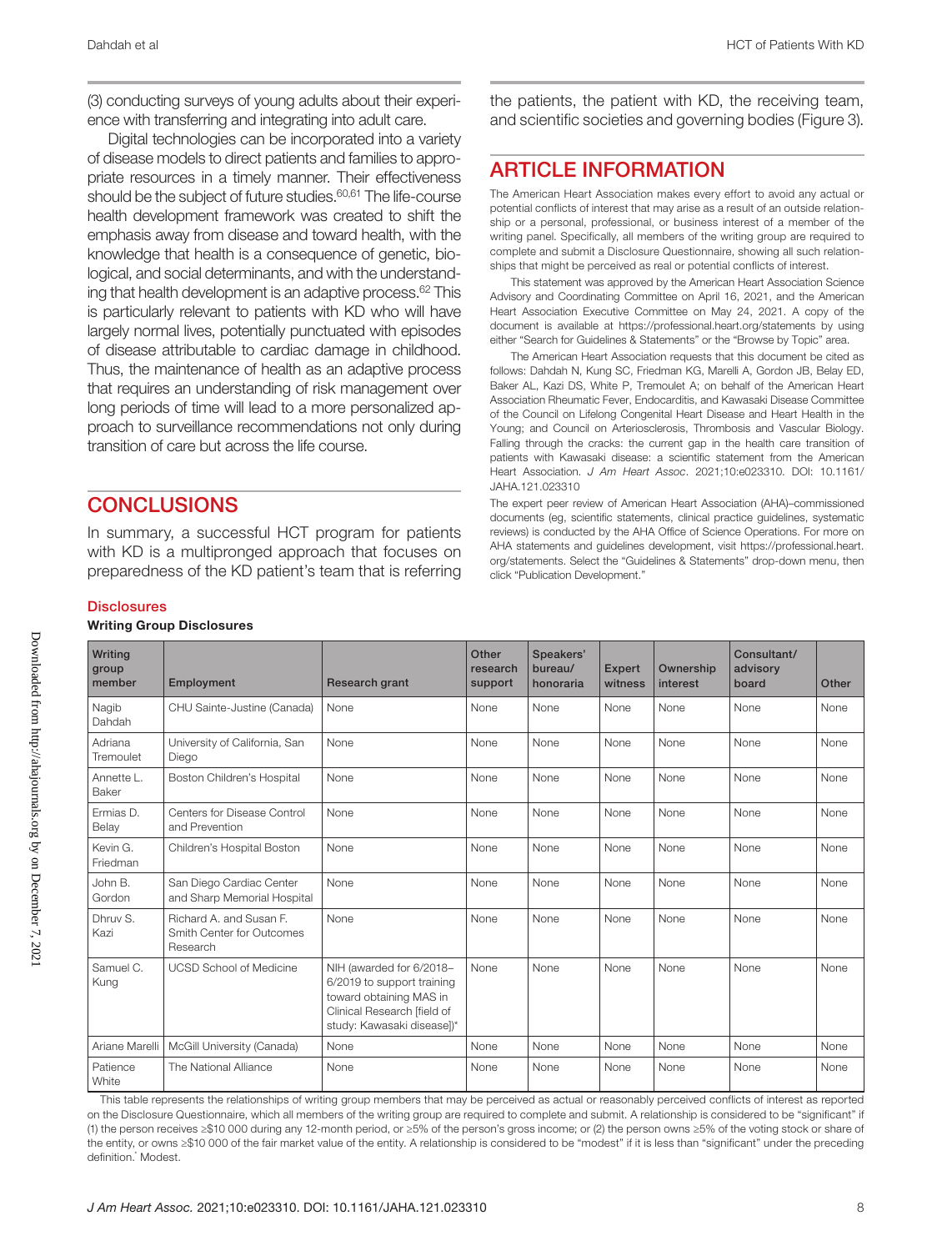#### Reviewer Disclosures

| <b>Reviewer</b>      | Employment                                                 | Research grant                                                                                                                                                                                                                                                    | Other<br>research<br>support | Speakers'<br>bureau/<br>honoraria | <b>Expert</b><br>witness | Ownership<br>interest | Consultant/<br>advisory<br>board | Other |
|----------------------|------------------------------------------------------------|-------------------------------------------------------------------------------------------------------------------------------------------------------------------------------------------------------------------------------------------------------------------|------------------------------|-----------------------------------|--------------------------|-----------------------|----------------------------------|-------|
| Moshe<br>Arditi      | Cedars-Sinai Medical<br>Center                             | None                                                                                                                                                                                                                                                              | None                         | None                              | None                     | None                  | None                             | None  |
| Georgi<br>Christov   | Great Ormond Street<br>Hospital (United<br>Kingdom)        | None                                                                                                                                                                                                                                                              | None                         | None                              | None                     | None                  | None                             | None  |
| Michael H.<br>Gewitz | New York Medical<br>College                                | None                                                                                                                                                                                                                                                              | None                         | None                              | None                     | None                  | None                             | None  |
| Silvana<br>Molossi   | Texas Children's<br>Hospital/Baylor<br>College of Medicine | None                                                                                                                                                                                                                                                              | None                         | None                              | None                     | None                  | None                             | None  |
| Anne H.<br>Rowley    | Northwestern<br>University                                 | National Institutes of Health<br>(research grant to identify<br>antigenic targets of Kawasaki<br>disease)*; Dr Ralph and Marian<br>Falk Catalyst Award (research<br>grant to investigate a new human<br>hepacivirus as a causative agent<br>of Kawasaki disease)* | None                         | None                              | None                     | None                  | None                             | None  |

This table represents the relationships of reviewers that may be perceived as actual or reasonably perceived conflicts of interest as reported on the Disclosure Questionnaire, which all reviewers are required to complete and submit. A relationship is considered to be "significant" if (1) the person receives ≥\$10 000 during any 12-month period, or ≥5% of the person's gross income; or (2) the person owns ≥5% of the voting stock or share of the entity, or owns ≥\$10 000 of the fair market value of the entity. A relationship is considered to be "modest" if it is less than "significant" under the preceding definition.\* Significant.

### **REFERENCES**

- 1. White PH, Cooley WC; Transitions Clinical Report Authoring Group, American Academy of Pediatrics, American Academy of Family Physicians and American College of Physicians. Supporting the health care transition from adolescence to adulthood in the medical home. *Pediatrics*. 2018;142:e20182587. doi: [10.1542/peds.2018-2587](https://doi.org/10.1542/peds.2018-2587)
- 2. American Academy of Pediatrics, American Academy of Family Physicians, American College of Physicians, Transitions Clinical Report Authoring Group, Cooley WC, Sagerman PJ. Supporting the health care transition from adolescence to adulthood in the medical home. *Pediatrics*. 2011;128:182–200. doi: [10.1542/peds.2011-0969](https://doi.org/10.1542/peds.2011-0969)
- 3. Sawicki GS, Lukens-Bull K, Yin X, Demars N, Huang IC, Livingood W, Reiss J, Wood D. Measuring the transition readiness of youth with special healthcare needs: validation of the TRAQ–Transition Readiness Assessment Questionnaire. *J Pediatr Psychol*. 2011;36:160–171. doi: [10.1093/jpepsy/jsp128](https://doi.org/10.1093/jpepsy/jsp128)
- 4. Lebrun-Harris LA, McManus MA, Ilango SM, Cyr M, McLellan SB, Mann MY, White PH. Transition planning among US youth with and without special health care needs. *Pediatrics*. 2018;142:e20180194. doi: [10.1542/peds.2018-0194](https://doi.org/10.1542/peds.2018-0194)
- 5. Kamiyama H, Ayusawa M, Ogawa S, Saji T, Hamaoka K. Health-care transition after Kawasaki disease in patients with coronary artery lesion. *Pediatr Int*. 2018;60:232–239. doi: [10.1111/ped.13500](https://doi.org/10.1111/ped.13500)
- 6. Tsuda E, Tsujii N, Hayama Y. Stenotic lesions and the maximum diameter of coronary artery aneurysms in Kawasaki disease. *J Pediatr*. 2018;194:165–170.e2. doi: [10.1016/j.jpeds.2017.09.077](https://doi.org/10.1016/j.jpeds.2017.09.077)
- 7. Kovacs AH, McCrindle BW. So hard to say goodbye: transition from paediatric to adult cardiology care. *Nat Rev Cardiol*. 2014;11:51–62. doi: [10.1038/nrcardio.2013.172](https://doi.org/10.1038/nrcardio.2013.172)
- 8. Makino N, Nakamura Y, Yashiro M, Kosami K, Matsubara Y, Ae R, Aoyama Y, Yanagawa H. Nationwide epidemiologic survey of Kawasaki disease in Japan, 2015–2016. *Pediatr Int*. 2019;61:397–403. doi: [10.1111/ped.13809](https://doi.org/10.1111/ped.13809)
- 9. Nakamura Y, Yashiro M, Yamashita M, Aoyama N, Otaki U, Ozeki Y, Sano T, Kojo T, Ae R, Aoyama Y, et al. Cumulative incidence of Kawasaki disease in Japan. *Pediatr Int*. 2018;60:19–22. doi: [10.1111/ped.13450](https://doi.org/10.1111/ped.13450)
- 10. Huang SK, Lin MT, Chen HC, Huang SC, Wu MH. Epidemiology of Kawasaki disease: prevalence from national database and future trends projection by system dynamics modeling. *J Pediatr*. 2013;163:126–131. e1. doi: [10.1016/j.jpeds.2012.12.011](https://doi.org/10.1016/j.jpeds.2012.12.011)
- 11. Lin YT, Manlhiot C, Ching JC, Han RK, Nield LE, Dillenburg R, Pepelassis D, Lai LS, Smythe JF, Chahal N, et al. Repeated systematic

surveillance of Kawasaki disease in Ontario from 1995 to 2006. *Pediatr Int*. 2010;52:699–706. doi: [10.1111/j.1442-200X.2010.03092.x](https://doi.org/10.1111/j.1442-200X.2010.03092.x)

- 12. Holman RC, Curns AT, Belay ED, Steiner CA, Schonberger LB. Kawasaki syndrome hospitalizations in the United States, 1997 and 2000. *Pediatrics*. 2003;112:495–501. doi: [10.1542/peds.112.3.495](https://doi.org/10.1542/peds.112.3.495)
- 13. Singh S, Vignesh P, Burgner D. The epidemiology of Kawasaki disease: a global update. *Arch Dis Child*. 2015;100:1084–1088. doi: [10.1136/](https://doi.org/10.1136/archdischild-2014-307536) [archdischild-2014-307536](https://doi.org/10.1136/archdischild-2014-307536)
- 14. Lin MT, Wu MH. The global epidemiology of Kawasaki disease: review and future perspectives. *Glob Cardiol Sci Pract*. 2017;2017:e201720. doi: [10.21542/gcsp.2017.20](https://doi.org/10.21542/gcsp.2017.20)
- 15. Chang RK. Hospitalizations for Kawasaki disease among children in the United States, 1988–1997. *Pediatrics*. 2002;109:e87. doi: [10.1542/](https://doi.org/10.1542/peds.109.6.e87) [peds.109.6.e87](https://doi.org/10.1542/peds.109.6.e87)
- 16. McCrindle BW, Rowley AH, Newburger JW, Burns JC, Bolger AF, Gewitz M, Baker AL, Jackson MA, Takahashi M, Shah PB, et al. Diagnosis, treatment, and long-term management of Kawasaki disease: a scientific statement for health professionals from the American Heart Association. *Circulation*. 2017;135:e927–e999. doi: [10.1161/CIR.00000](https://doi.org/10.1161/CIR.0000000000000484) [00000000484](https://doi.org/10.1161/CIR.0000000000000484)
- 17. Dallaire F, Dahdah N. New equations and a critical appraisal of coronary artery Z scores in healthy children. *J Am Soc Echocardiogr*. 2011;24:60– 74. doi: [10.1016/j.echo.2010.10.004](https://doi.org/10.1016/j.echo.2010.10.004)
- 18. Son MB, Gauvreau K, Ma L, Baker AL, Sundel RP, Fulton DR, Newburger JW. Treatment of Kawasaki disease: analysis of 27 US pediatric hospitals from 2001 to 2006. *Pediatrics*. 2009;124:1–8. doi: [10.1542/peds.2008-0730](https://doi.org/10.1542/peds.2008-0730)
- 19. Ogata S, Tremoulet AH, Sato Y, Ueda K, Shimizu C, Sun X, Jain S, Silverstein L, Baker AL, Tanaka N, et al. Coronary artery outcomes among children with Kawasaki disease in the United States and Japan. *Int J Cardiol*. 2013;168:3825–3828. doi: [10.1016/j.ijcard.2013.06.027](https://doi.org/10.1016/j.ijcard.2013.06.027)
- 20. Muta H, Ishii M, Sakaue T, Egami K, Furui J, Sugahara Y, Akagi T, Nakamura Y, Yanagawa H, Matsuishi T. Older age is a risk factor for the development of cardiovascular sequelae in Kawasaki disease. *Pediatrics*. 2004;114:751–754. doi: [10.1542/peds.2003-0118-F](https://doi.org/10.1542/peds.2003-0118-F)
- 21. Song D, Yeo Y, Ha K, Jang G, Lee J, Lee K, Son C, Lee J. Risk factors for Kawasaki disease-associated coronary abnormalities differ depending on age. *Eur J Pediatr*. 2009;168:1315–1321. doi: [10.1007/s0043](https://doi.org/10.1007/s00431-009-0925-0) [1-009-0925-0](https://doi.org/10.1007/s00431-009-0925-0)
- 22. Minich LL, Sleeper LA, Atz AM, McCrindle BW, Lu M, Colan SD, Printz BF, Klein GL, Sundel RP, Takahashi M, et al; Pediatric Heart Network Investigators. Delayed diagnosis of Kawasaki disease: what are the risk factors? *Pediatrics*. 2007;120:e1434–e1440. doi: [10.1542/peds.2007-0815](https://doi.org/10.1542/peds.2007-0815)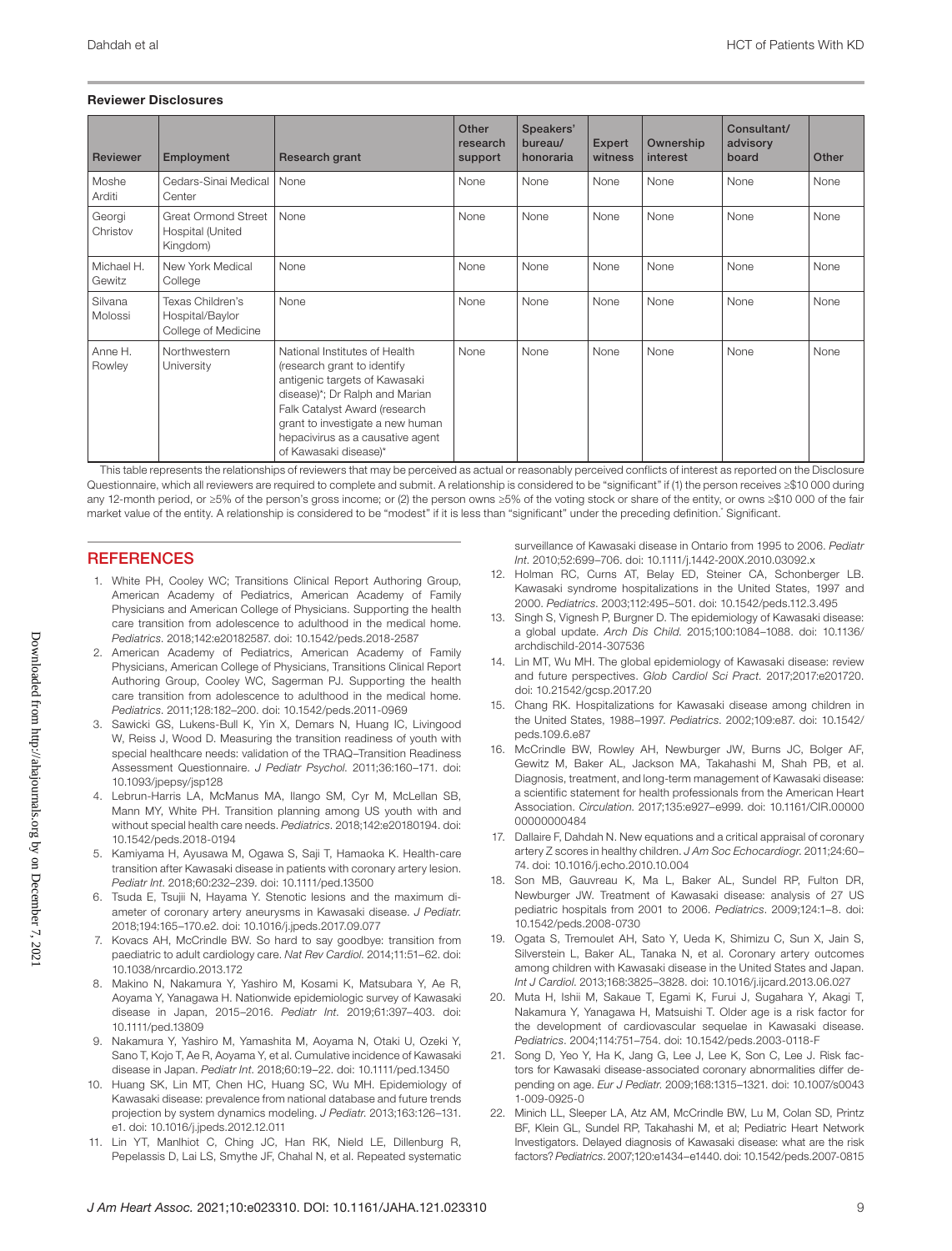- 23. Salgado AP, Ashouri N, Berry EK, Sun X, Jain S, Burns JC, Tremoulet AH. High risk of coronary artery aneurysms in infants younger than 6 months of age with Kawasaki disease. *J Pediatr*. 2017;185:112–116.e1. doi: [10.1016/j.jpeds.2017.03.025](https://doi.org/10.1016/j.jpeds.2017.03.025)
- 24. Newburger JW, Takahashi M, Burns JC. Kawasaki disease. *J Am Coll Cardiol*. 2016;67:1738–1749. doi: [10.1016/j.jacc.2015.12.073](https://doi.org/10.1016/j.jacc.2015.12.073)
- 25. Shimizu C, Oharaseki T, Takahashi K, Kottek A, Franco A, Burns JC. The role of TGF-beta and myofibroblasts in the arteritis of Kawasaki disease. *Hum Pathol*. 2013;44:189–198. doi: [10.1016/j.humpath.2012.05.004](https://doi.org/10.1016/j.humpath.2012.05.004)
- 26. Kato H, Sugimura T, Akagi T, Sato N, Hashino K, Maeno Y, Kazue T, Eto G, Yamakawa R. Long-term consequences of Kawasaki disease: a 10 to 21-year follow-up study of 594 patients. *Circulation*. 1996;94:1379– 1385. doi: [10.1161/01.CIR.94.6.1379](https://doi.org/10.1161/01.CIR.94.6.1379)
- 27. Dionne A, Ibrahim R, Gebhard C, Benovoy M, Leye M, Dery J, Lapierre C, Girard P, Fournier A, Dahdah N. Difference between persistent aneurysm, regressed aneurysm, and coronary dilation in Kawasaki disease: an optical coherence tomography study. *Can J Cardiol*. 2018;34:1120– 1128. doi: [10.1016/j.cjca.2018.05.021](https://doi.org/10.1016/j.cjca.2018.05.021)
- 28. McCrindle BW, Manlhiot C, Newburger JW, Harahsheh AS, Giglia TM, Dallaire F, Friedman K, Low T, Runeckles K, Mathew M, et al; International Kawasaki Disease Registry. Medium-term complications associated with coronary artery aneurysms after Kawasaki disease: a study from the International Kawasaki Disease Registry. *J Am Heart Assoc*. 2020;9:e016440. doi: [10.1161/JAHA.119.016440](https://doi.org/10.1161/JAHA.119.016440)
- 29. Daniels LB, Gordon JB, Burns JC. Kawasaki disease: late cardiovascular sequelae. *Curr Opin Cardiol*. 2012;27:572–577. doi: [10.1097/](https://doi.org/10.1097/HCO.0b013e3283588f06) [HCO.0b013e3283588f06](https://doi.org/10.1097/HCO.0b013e3283588f06)
- 30. Tacke CE, Romeih S, Kuipers IM, Spijkerboer AM, Groenink M, Kuijpers TW. Evaluation of cardiac function by magnetic resonance imaging during the follow-up of patients with Kawasaki disease. *Circ Cardiovasc Imaging*. 2013;6:67–73. doi: [10.1161/CIRCIMAGING.112.976969](https://doi.org/10.1161/CIRCIMAGING.112.976969)
- 31. Dionne A, Dahdah N. Myocarditis and Kawasaki disease. *Int J Rheum Dis*. 2018;21:45–49. doi: [10.1111/1756-185X.13219](https://doi.org/10.1111/1756-185X.13219)
- 32. Akagi T, Rose V, Benson LN, Newman A, Freedom RM. Outcome of coronary artery aneurysms after Kawasaki disease. *J Pediatr*. 1992;121:689–694. doi: [10.1016/S0022-3476\(05\)81894-3](https://doi.org/10.1016/S0022-3476(05)81894-3)
- 33. Prior M, McManus M, White P, Davidson L. Measuring the "triple aim" in transition care: a systematic review. *Pediatrics*. 2014;134:e1648–e1661. doi: [10.1542/peds.2014-1704](https://doi.org/10.1542/peds.2014-1704)
- 34. Gabriel P, McManus M, Rogers K, White P. Outcome evidence for structured pediatric to adult health care transition interventions: a systematic review. *J Pediatr*. 2017;188:263–269.e15. doi: [10.1016/j.](https://doi.org/10.1016/j.jpeds.2017.05.066) ipeds.2017.05.066
- 35. Schmidt A, Ilango SM, McManus MA, Rogers KK, White PH. Outcomes of pediatric to adult health care transition interventions: an updated systematic review. *J Pediatr Nurs*. 2020;51:92–107. doi: [10.1016/j.](https://doi.org/10.1016/j.pedn.2020.01.002) [pedn.2020.01.002](https://doi.org/10.1016/j.pedn.2020.01.002)
- 36. Got Transition. Six Core Elements of Health Care Transition. 2014. Accessed September 7, 2020. [https://www.gottransition.org/six-core](https://www.gottransition.org/six-core-elements/)[elements/](https://www.gottransition.org/six-core-elements/).
- 37. Mackie AS, Fournier A, Swan L, Marelli AJ, Kovacs AH. Transition and transfer from pediatric to adult congenital heart disease care in Canada: call for strategic implementation. *Can J Cardiol*. 2019;35:1640–1651. doi: [10.1016/j.cjca.2019.08.014](https://doi.org/10.1016/j.cjca.2019.08.014)
- 38. Wood DL, Sawicki GS, Miller MD, Smotherman C, Lukens-Bull K, Livingood WC, Ferris M, Kraemer DF. The Transition Readiness Assessment Questionnaire (TRAQ): its factor structure, reliability, and validity. *Acad Pediatr*. 2014;14:415–422. doi: [10.1016/j.acap.2014.03.008](https://doi.org/10.1016/j.acap.2014.03.008)
- 39. Moynihan M, Saewyc E, Whitehouse S, Paone M, McPherson G. Assessing readiness for transition from paediatric to adult health care: revision and psychometric evaluation of the Am I ON TRAC for Adult Care questionnaire. *J Adv Nurs*. 2015;71:1324–1335. doi: [10.1111/jan.12617](https://doi.org/10.1111/jan.12617)
- 40. Ferris ME, Harward DH, Bickford K, Layton JB, Ferris MT, Hogan SL, Gipson DS, McCoy LP, Hooper SR. A clinical tool to measure the components of health-care transition from pediatric care to adult care: the UNC TR(x)ANSITION scale. *Ren Fail*. 2012;34:744–753. doi: [10.3109/0886022X.2012.678171](https://doi.org/10.3109/0886022X.2012.678171)
- 41. Cohen SE, Hooper SR, Javalkar K, Haberman C, Fenton N, Lai H, Mahan JD, Massengill S, Kelly M, Cantu G, et al. Self-management and transition readiness assessment: concurrent, predictive and discriminant validation of the STARx questionnaire. *J Pediatr Nurs*. 2015;30:668–676. doi: [10.1016/j.pedn.2015.05.006](https://doi.org/10.1016/j.pedn.2015.05.006)
- 42. Nazareth M, Hart L, Ferris M, Rak E, Hooper S, van Tilburg MAL. A parental report of youth transition readiness: the parent STARx

questionnaire (STARx-P) and re-evaluation of the STARx child report. *J Pediatr Nurs*. 2018;38:122–126. doi: [10.1016/j.pedn.2017.08.033](https://doi.org/10.1016/j.pedn.2017.08.033)

- 43. Klassen AF, Grant C, Barr R, Brill H, Kraus de Camargo O, Ronen GM, Samaan MC, Mondal T, Cano SJ, Schlatman A, et al. Development and validation of a generic scale for use in transition programmes to measure self-management skills in adolescents with chronic health conditions: the TRANSITION-Q. *Child Care Health Dev*. 2015;41:547–558. doi: [10.1111/cch.12207](https://doi.org/10.1111/cch.12207)
- 44. Wiemann CM, Hergenroeder AC, Bartley KA, Sanchez-Fournier B, Hilliard ME, Warren LJ, Graham SC. Integrating an EMR-based transition planning tool for CYSHCN at a children's hospital: a quality improvement project to increase provider use and satisfaction. *J Pediatr Nurs*. 2015;30:776–787. doi: [10.1016/j.pedn.2015.05.024](https://doi.org/10.1016/j.pedn.2015.05.024)
- 45. Betz CL. California healthy and ready to work transition health care guide: developmental guidelines for teaching health care self-care skills to children. *Issues Compr Pediatr Nurs*. 2000;23:203–244. doi: [10.1080/014608600300029867](https://doi.org/10.1080/014608600300029867)
- 46. Got Transition. Transitioning Youth to an Adult Health Care Clinician. 2014. Accessed September 7, 2020. [https://www.gottransition.org/six](https://www.gottransition.org/six-core-elements/transitioning-youth-to-adult/transition-readiness.cfm)[core-elements/transitioning-youth-to-adult/transition-readiness.cfm.](https://www.gottransition.org/six-core-elements/transitioning-youth-to-adult/transition-readiness.cfm)
- 47. Got Transition. Incorporating Health Care Transition Services Into Preventive Care for Adolescents and Young Adults: A Tool Kit for Clinicians. 2018. Accessed September 7, 2020. [https://www.gottransit](https://www.gottransition.org/resource/?clinician-toolkit-preventive-care) [ion.org/resource/?clinician-toolkit-preventive-care.](https://www.gottransition.org/resource/?clinician-toolkit-preventive-care)
- 48. American College of Cardiology Releases CHD Transition Tools (ACC website). 2016. Accessed September 29, 2020. [https://www.acc.org/](https://www.acc.org/membership/sections-and-councils/adult-congenital-and-pediatric-cardiology-section/section-updates/2016/07/21/16/34/acc-releases-chd) [membership/sections-and-councils/adult-congenital-and-pediatric-cardi](https://www.acc.org/membership/sections-and-councils/adult-congenital-and-pediatric-cardiology-section/section-updates/2016/07/21/16/34/acc-releases-chd) [ology-section/section-updates/2016/07/21/16/34/acc-releases-chd.](https://www.acc.org/membership/sections-and-councils/adult-congenital-and-pediatric-cardiology-section/section-updates/2016/07/21/16/34/acc-releases-chd)
- 49. Sable CF, Uzark E, Bjornsen K, Canobbio K, Connolly MM, Graham HM, Gurvitz TP, Kovacs MZ, Meadows A, Reid AK, et al; On behalf of the American Heart Association Congenital Heart Defects Committee of the Council on Cardiovascular Disease in the Young, Council on Cardiovascular Nursing, Council on Clinical Cardiology, and Council on Peripheral Vascular Disease. Best practices in managing transition to adulthood for adolescents with congenital heart disease: the transition process and medical and psychosocial issues: a scientific statement from the American Heart Association. *Circulation*. 2011;123:1454–1485. doi: [10.1161/CIR.0b013e3182107c56](https://doi.org/10.1161/CIR.0b013e3182107c56)
- 50. Niedra E, Chahal N, Manlhiot C, Yeung RS, McCrindle BW. Atorvastatin safety in Kawasaki disease patients with coronary artery aneurysms. *Pediatr Cardiol*. 2014;35:89–92. doi: [10.1007/s00246-013-0746-9](https://doi.org/10.1007/s00246-013-0746-9)
- 51. Tremoulet AH, Jain S, Jone PN, Best BM, Duxbury EH, Franco A, Printz B, Dominguez SR, Heizer H, Anderson MS, et al. Phase I/IIa trial of atorvastatin in patients with acute Kawasaki disease with coronary artery aneurysm. *J Pediatr*. 2019;215:107–117.e12. doi: [10.1016/j.](https://doi.org/10.1016/j.jpeds.2019.07.064) [jpeds.2019.07.064](https://doi.org/10.1016/j.jpeds.2019.07.064)
- 52. Huang SM, Weng KP, Chang JS, Lee WY, Huang SH, Hsieh KS. Effects of statin therapy in children complicated with coronary arterial abnormality late after Kawasaki disease: a pilot study. *Circ J*. 2008;72:1583– 1587. doi: [10.1253/circj.CJ-08-0121](https://doi.org/10.1253/circj.CJ-08-0121)
- 53. Geovanini GR, Libby P. Atherosclerosis and inflammation: overview and updates. *Clin Sci (Lond)*. 2018;132:1243–1252. doi: [10.1042/CS201](https://doi.org/10.1042/CS20180306) [80306](https://doi.org/10.1042/CS20180306)
- 54. Denby KJ, Clark DE, Markham LW. Management of Kawasaki disease in adults. *Heart*. 2017;103:1760–1769. doi: [10.1136/heartjnl-2017-311774](https://doi.org/10.1136/heartjnl-2017-311774)
- 55. Gordon JB, Daniels LB, Kahn AM, Jimenez-Fernandez S, Vejar M, Numano F, Burns JC. The spectrum of cardiovascular lesions requiring intervention in adults after Kawasaki disease. *JACC Cardiovasc Interv*. 2016;9:687–696. doi: [10.1016/j.jcin.2015.12.011](https://doi.org/10.1016/j.jcin.2015.12.011)
- 56. Blumenthal D. Part 1: quality of care–what is it? *N Engl J Med*. 1996;335:891–894. doi: [10.1056/NEJM199609193351213](https://doi.org/10.1056/NEJM199609193351213)
- 57. Institute of Medicine (US), Committee on Quality of Health Care in America. *Crossing the Quality Chasm: A New Health System for the 21st Century*. Washington, DC: National Academies Press; 2001.
- 58. Marelli A. The future of adult congenital heart disease research: precision health services delivery for the next decade. *Can J Cardiol*. 2019;35:1609–1619. doi: [10.1016/j.cjca.2019.09.015](https://doi.org/10.1016/j.cjca.2019.09.015)
- 59. Gurvitz M, Marelli A, Mangione-Smith R, Jenkins K. Building quality indicators to improve care for adults with congenital heart disease. *J Am Coll Cardiol*. 2013;62:2244–2253. doi: [10.1016/j.jacc.2013.07.099](https://doi.org/10.1016/j.jacc.2013.07.099)
- 60. Bhavnani SP, Parakh K, Atreja A, Druz R, Graham GN, Hayek SS, Krumholz HM, Maddox TM, Majmudar MD, Rumsfeld JS, et al. 2017 Roadmap for innovation-ACC health policy statement on healthcare transformation in the era of digital health, big data, and precision